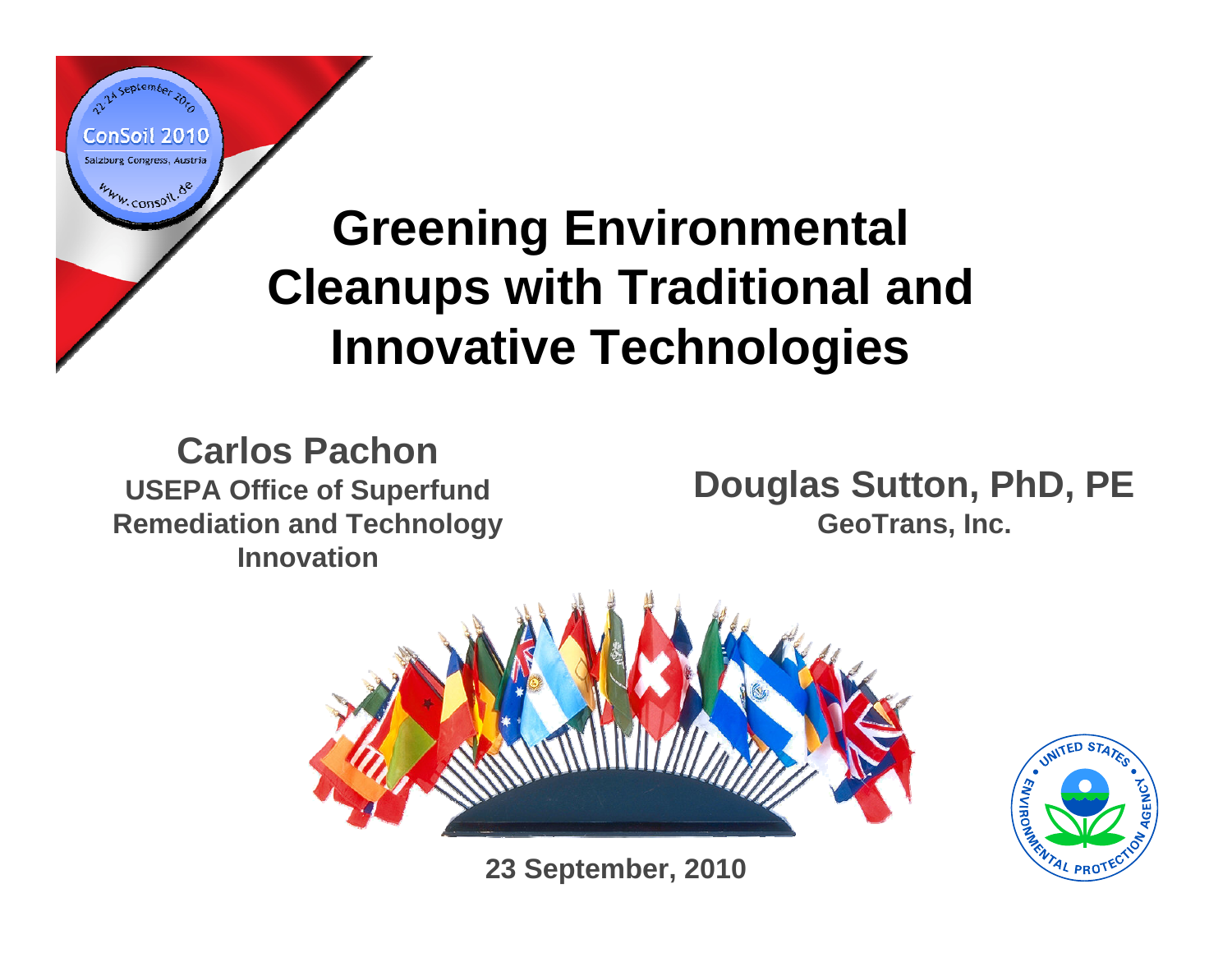



#### **Purpose**

• EPA definition of green remediation

*Considering all environmental effects of remedy implementation and incorporating options to minimize the environmental footprints of a cleanup* 

• Present a case study that illustrates green remediation practices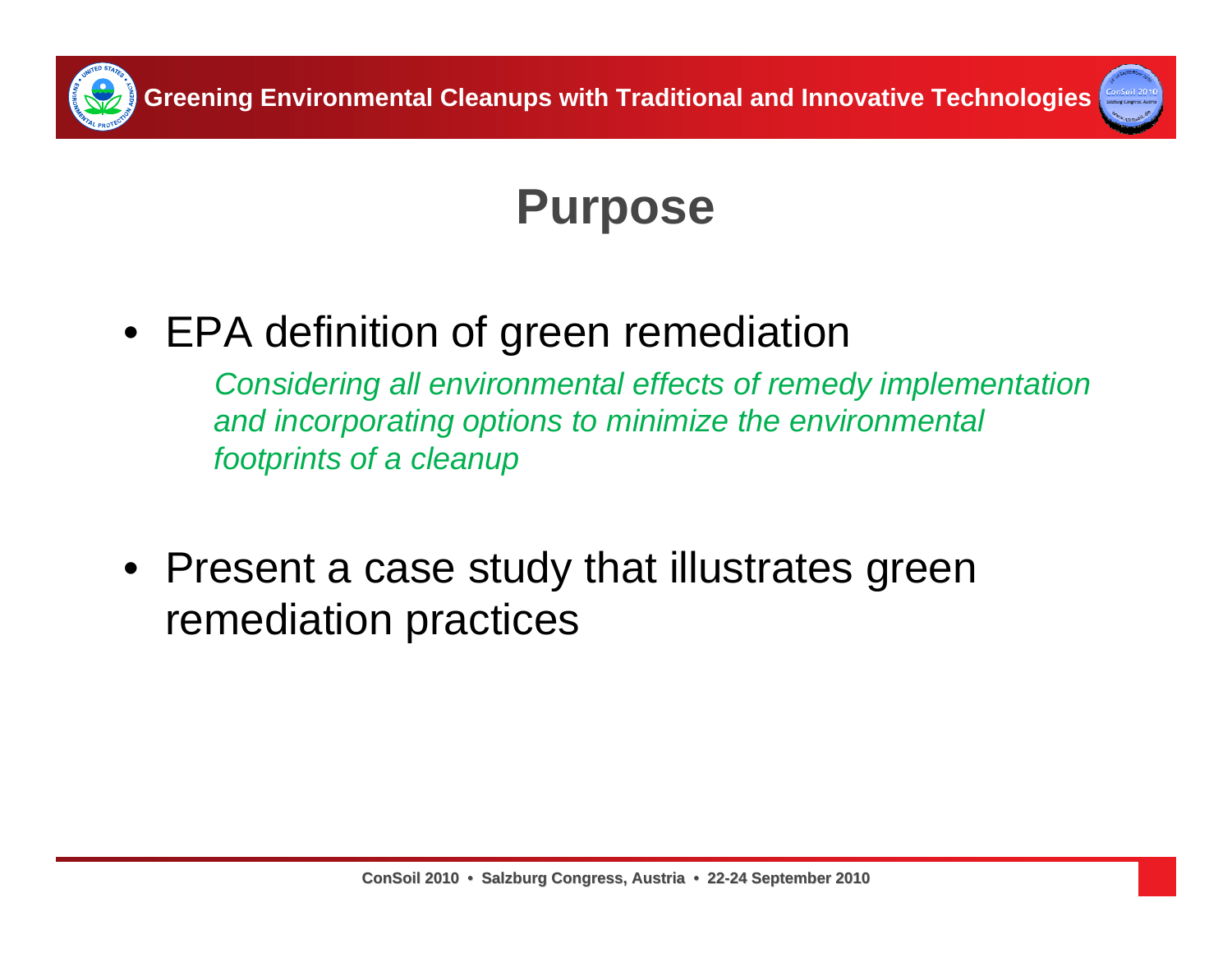



# **Case Study Information**

- Operating pump and treat (P&T) remedy in eastern United States
- Extracts/treats arsenic with iron co-precipitation
	- –Extraction rate = 800 gpm
	- Influent arsenic concentration = 300 ug/L
- Strong history of optimization and significant improvement over past 10 years
- Optimization evaluation conducted in Spring 2010 with green remediation component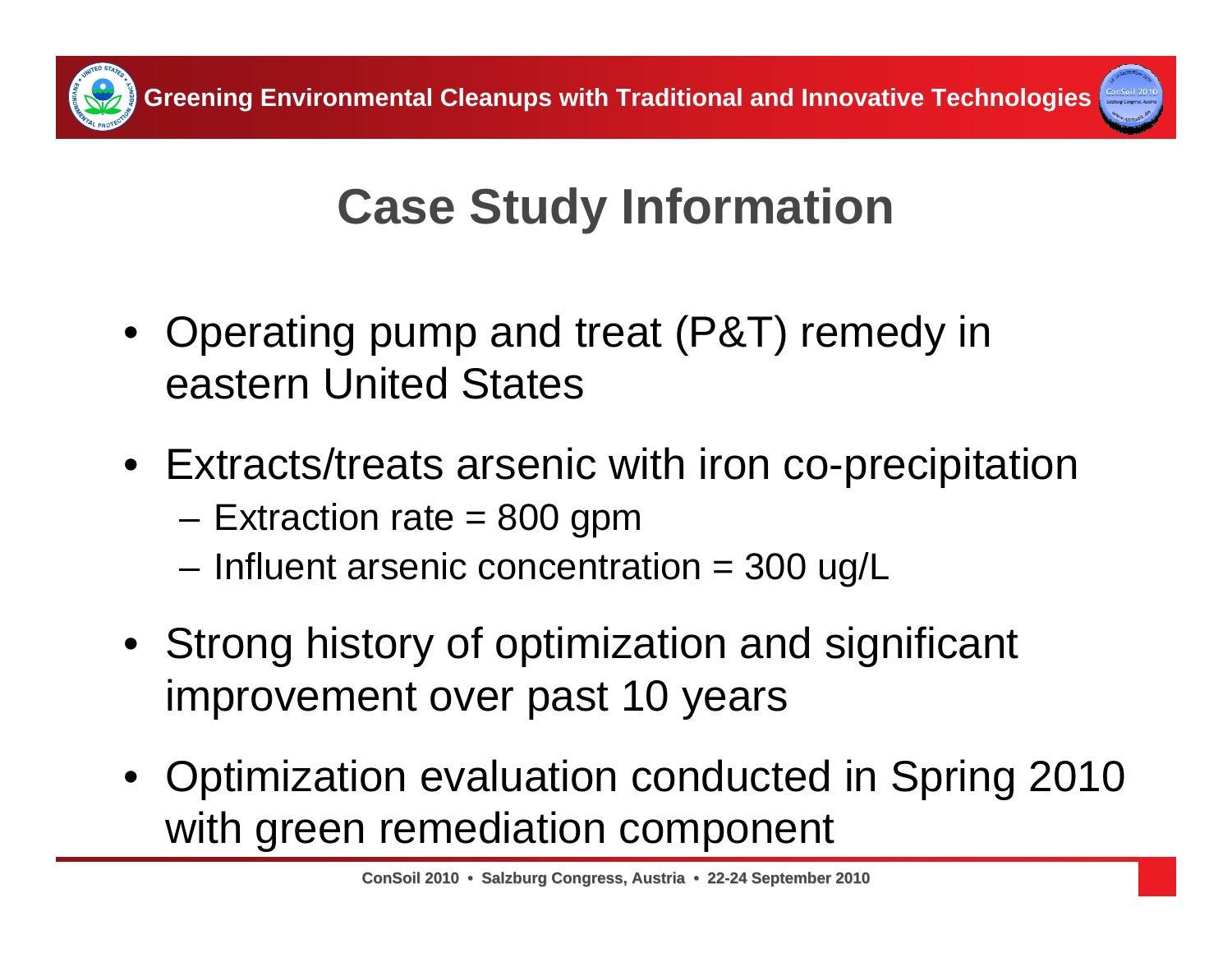



#### **Remedy Inventory**

| <b>Item</b>                                              | <b>Quantity Per Year</b> |
|----------------------------------------------------------|--------------------------|
| Electricity usage (offset by purchased renewable energy) | 1,350,000 kWh            |
| Natural gas (building heat)                              | 31,000 therms            |
| Potable Water (polymer blending)                         | 13,000,000 gallons       |
| <b>Treatment chemicals</b>                               |                          |
| •Hydrogen peroxide (50%)                                 | $10,000$ gallons         |
| •Ferric chloride (37%)                                   | 45,000 gallons           |
| •Sodium hydroxide (25%)                                  | 100,000 gallons          |
| •Polymer (flocculation and sludge conditioning           | 4,000 gallons            |
| Listed hazardous waste                                   | 260 tons                 |
| Laboratory analysis (process monitoring only)            | \$20,000                 |
| Operator transportation                                  | 25,000 miles             |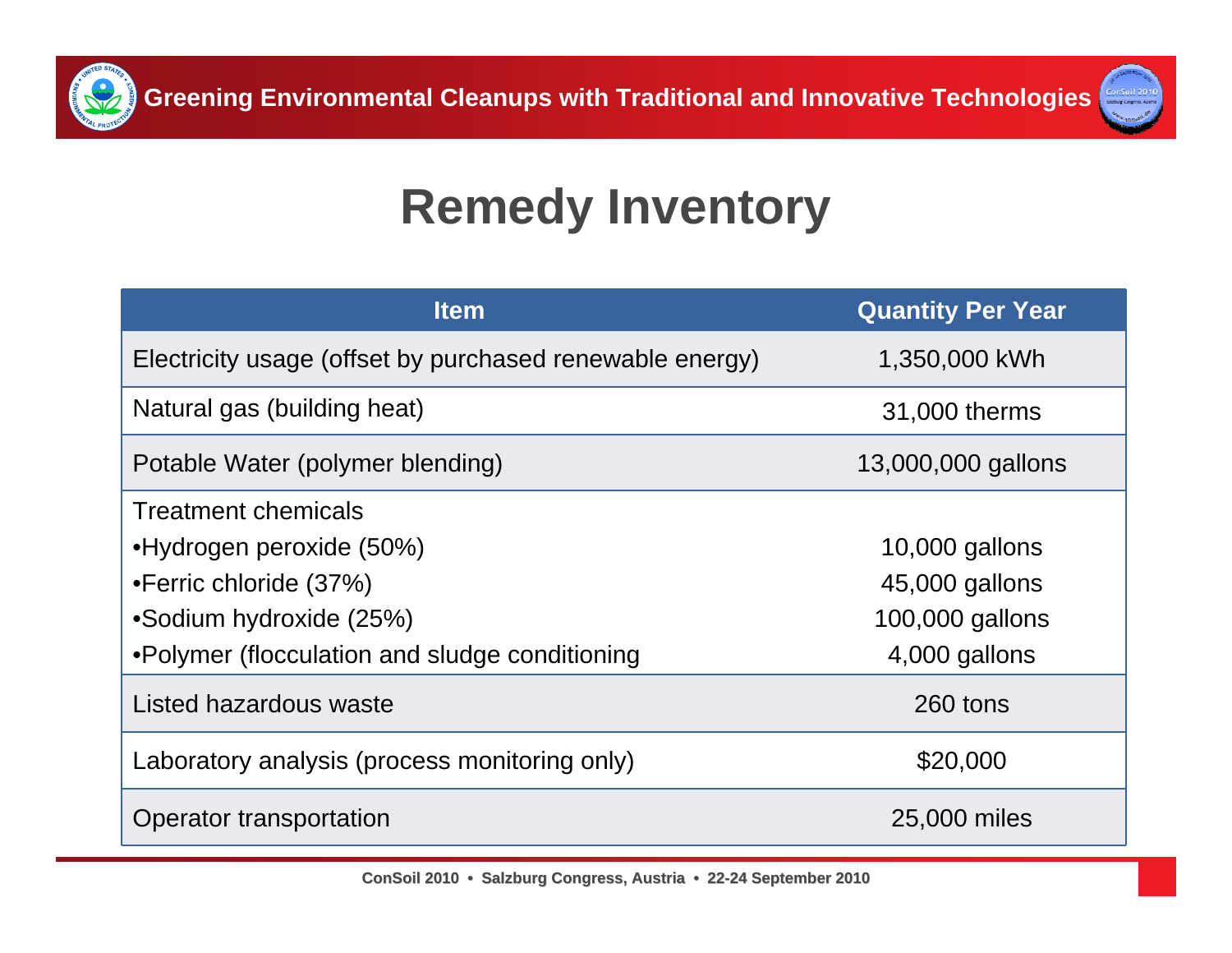

# **Comments about Electricity and Waste**

- Electricity provided by local municipality
	- 100% from combustion of coal
	- Renewable Energy Certificates (RECs) for 100% of electricity
	- Renewable energy from RECs is fed into regional grid (blend of coal, natural gas, and nuclear energy)
- • Waste is precipitated metals sludge
	- Dewater with centrifuge (requires polymer addition)
	- 25% solids (75% water)
	- Does not have characteristics of hazardous waste
	- "Listed" as a hazardous waste
	- Hazardous waste facility is 700 miles from site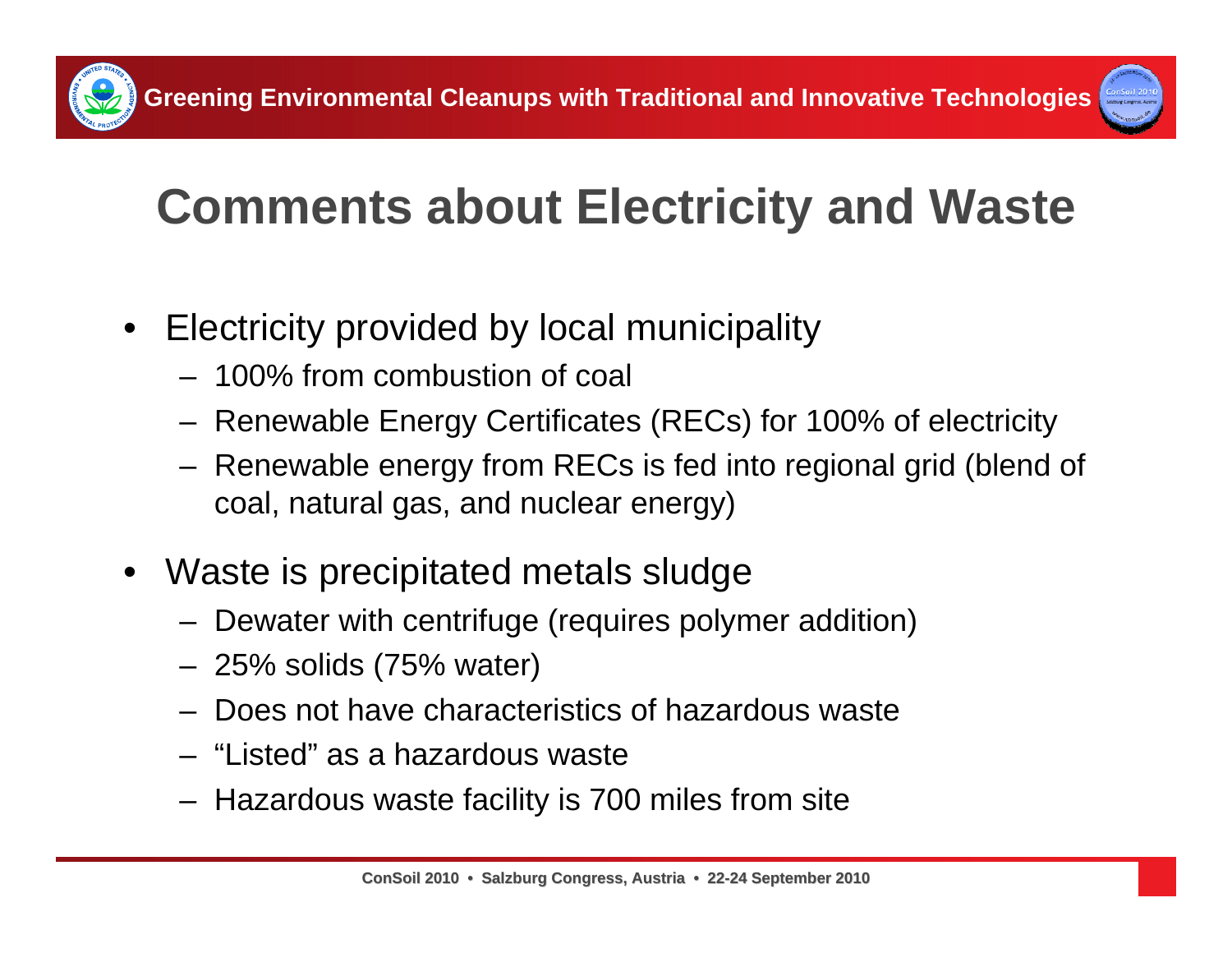



#### **Estimated Environmental Footprint**

| <b>Item</b>                              | <b>Quantity Per Year</b>  |
|------------------------------------------|---------------------------|
| Energy footprint                         | $\sim$ 23,000 MMbtu       |
| Greenhouse gas footprint                 | $\sim$ 2 million lbs CO2e |
| "Criteria pollutants" (NOx, SOx, and PM) | $~21,000$ lbs             |
| Hazardous air pollutants                 | $~1,000$ lbs              |
| Potable water                            | $~13,000,000$ gallons     |
| Refined materials usage                  | $~100,000$ lbs            |
| Non-hazardous waste generation           | $\sim 0$ tons             |
| Hazardous waste generation               | $~260$ tons               |
| Land/ecosystem destroyed/disturbed       | none                      |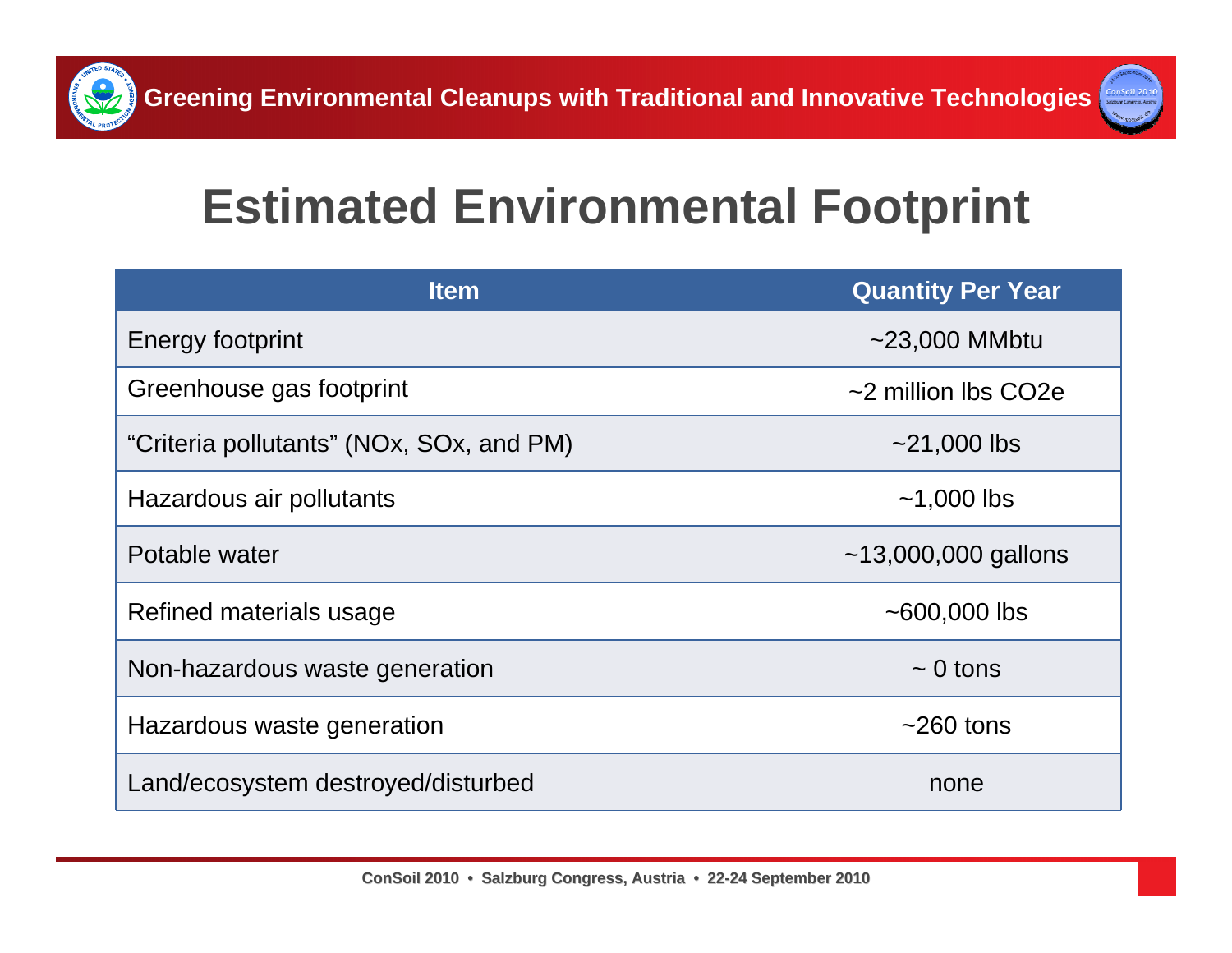

#### **Green Remediation Component of Recommendations**

- • Many recommendations provided as a result of optimization evaluation
- • Optimization evaluation report is currently in draft form and under review by the site team
- $\bullet$ Site team is not required to implement recommendations
- $\bullet$  Recommendations related to green remediation can be classified into…
	- Traditional technologies/approaches
	- Innovative technologies/approaches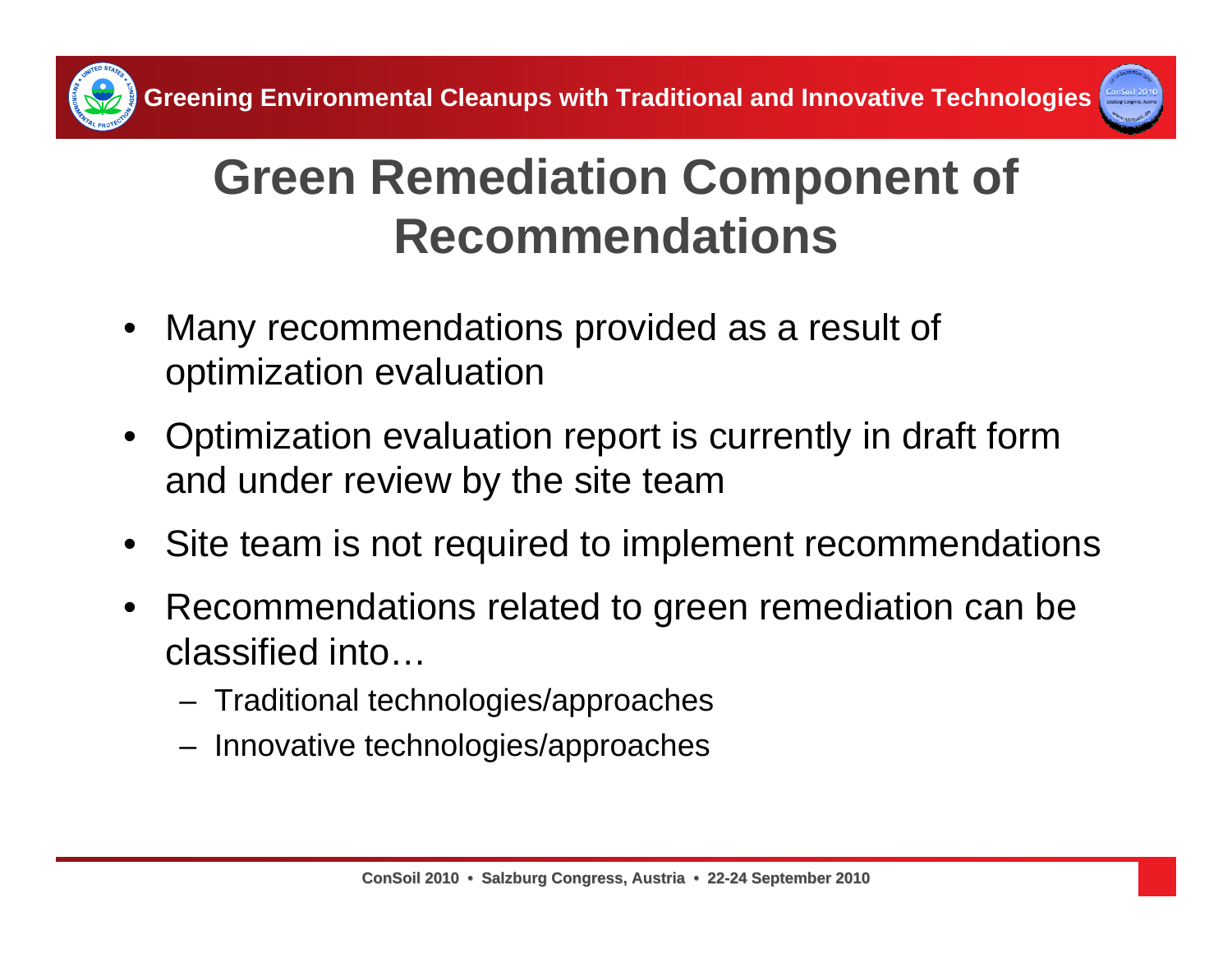



• Reduce extraction rates to those that are necessary for plume capture (by approximately 50%)

| <b>Reason</b>                                                                 | <b>Potential Result</b>                   |
|-------------------------------------------------------------------------------|-------------------------------------------|
| • Extraction rate is higher than that<br>needed for capture (pulling in clean | • Decrease electricity usage by 40%       |
| water)                                                                        | Decrease remedy energy use by<br>$~140\%$ |
| • Limited source area pumping is not<br>significantly reducing cleanup time   | • Decrease chemical usage by 50%          |
| • Electricity, chemical usage, and<br>waste directly correlated to flow rate  | Decrease waste generation by 50%          |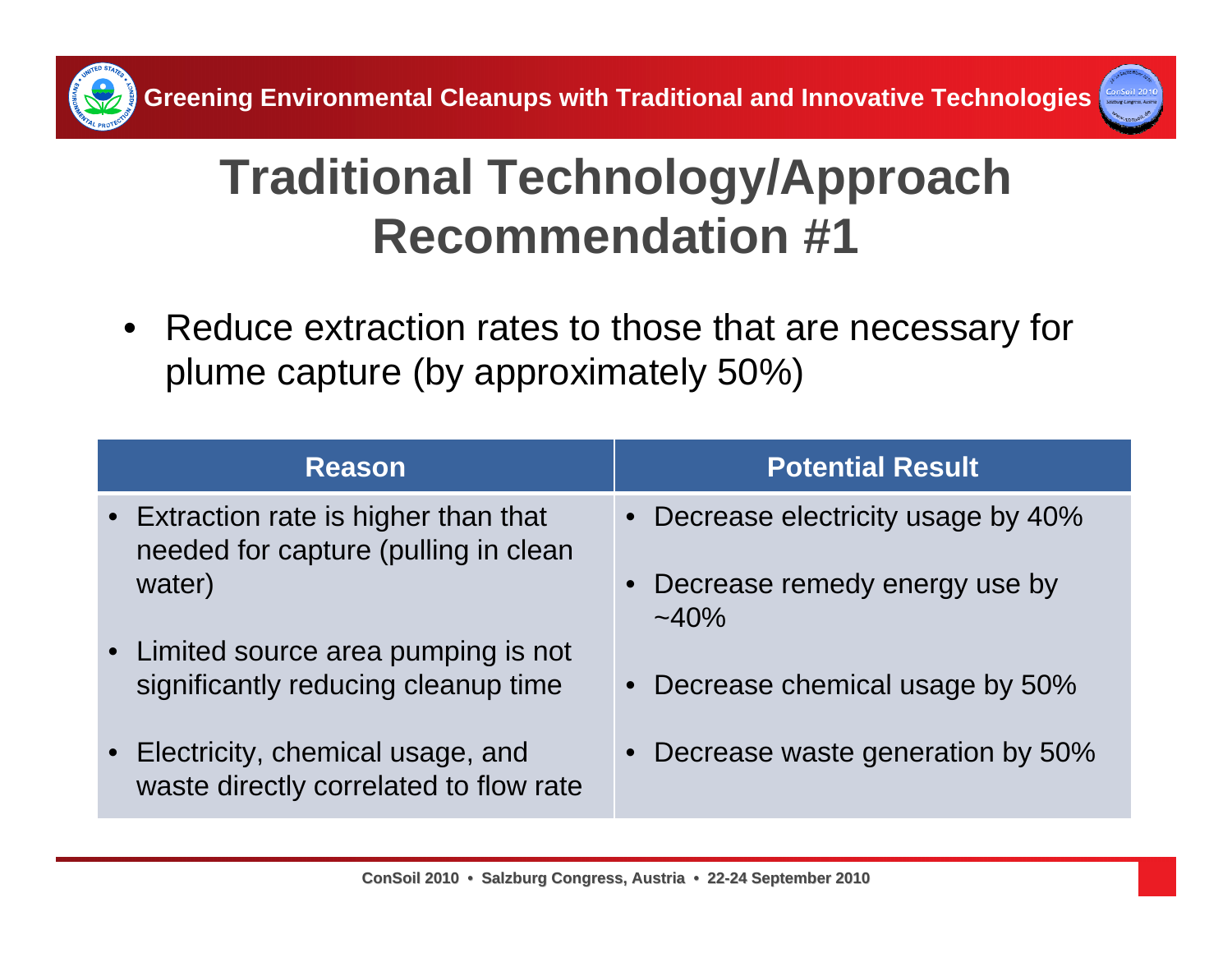

• Focus building heat on area requiring heat

| <b>Reason</b>                                                                                                                                                | <b>Potential Result</b>                                                                                      |
|--------------------------------------------------------------------------------------------------------------------------------------------------------------|--------------------------------------------------------------------------------------------------------------|
| • Previous optimization has resulted in<br>a substantially streamlined treatment<br>system that occupies only a fraction<br>of the original process building | Decrease natural gas usage by<br>$\bullet$<br>approximately 50%<br>Decrease total remedy energy use by<br>5% |
|                                                                                                                                                              |                                                                                                              |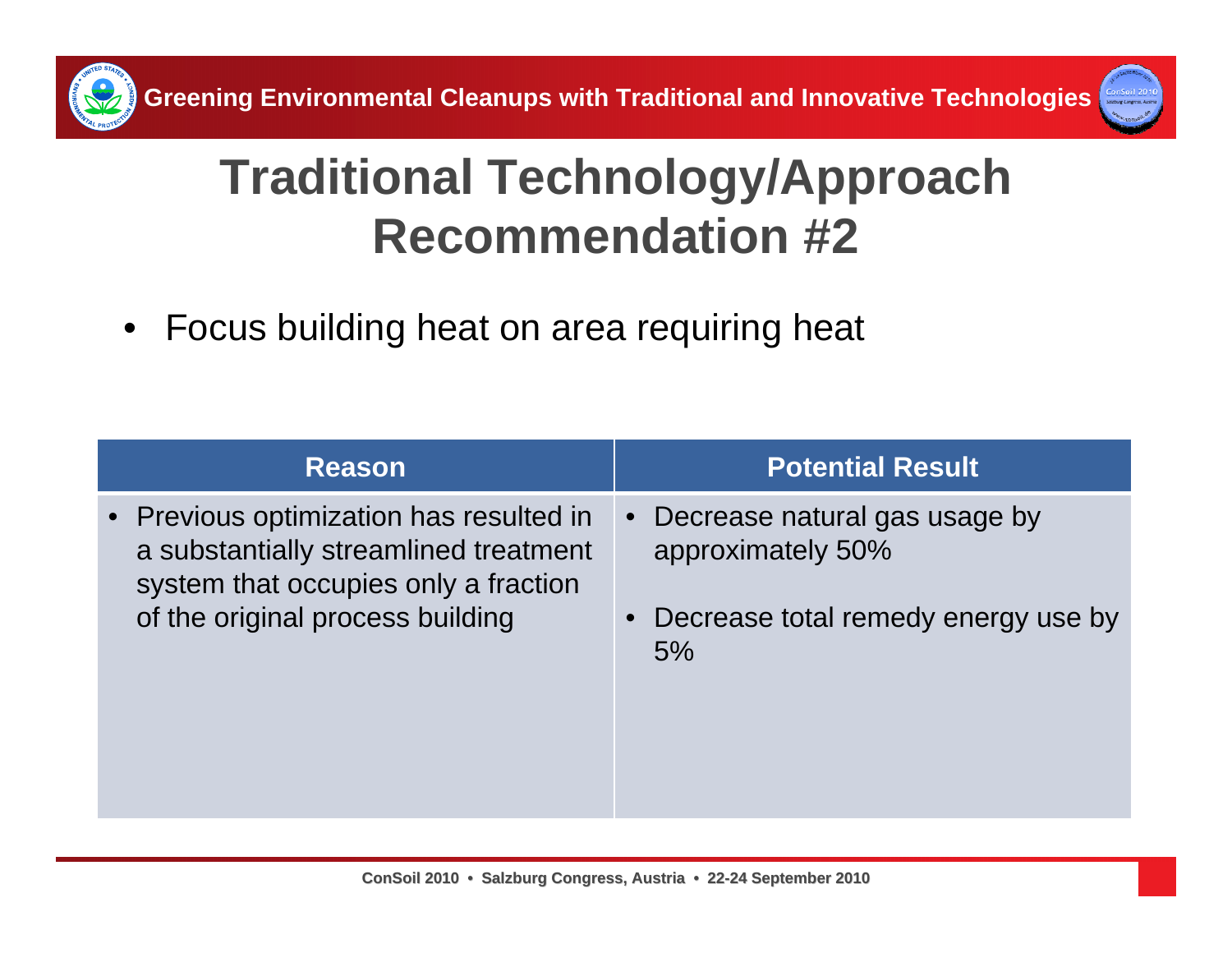

• Consider use of a plate and frame filter press instead of a centrifuge

| <b>Reason</b>                                                                                     | <b>Potential Result</b>                                                                                        |
|---------------------------------------------------------------------------------------------------|----------------------------------------------------------------------------------------------------------------|
| • Filter press will achieve lower water<br>content of sludge, reducing waste<br>volume and weight | • 30% decrease in volume and mass<br>of listed hazardous waste                                                 |
| • Filter press will not require the same<br>polymer use                                           | Decrease in use of 1,200 gallons of<br>diesel fuel per year for waste<br>transportation                        |
| • Negative – May require more labor                                                               | • Decrease in footprint associated with<br>polymer production, including potable<br>water for polymer blending |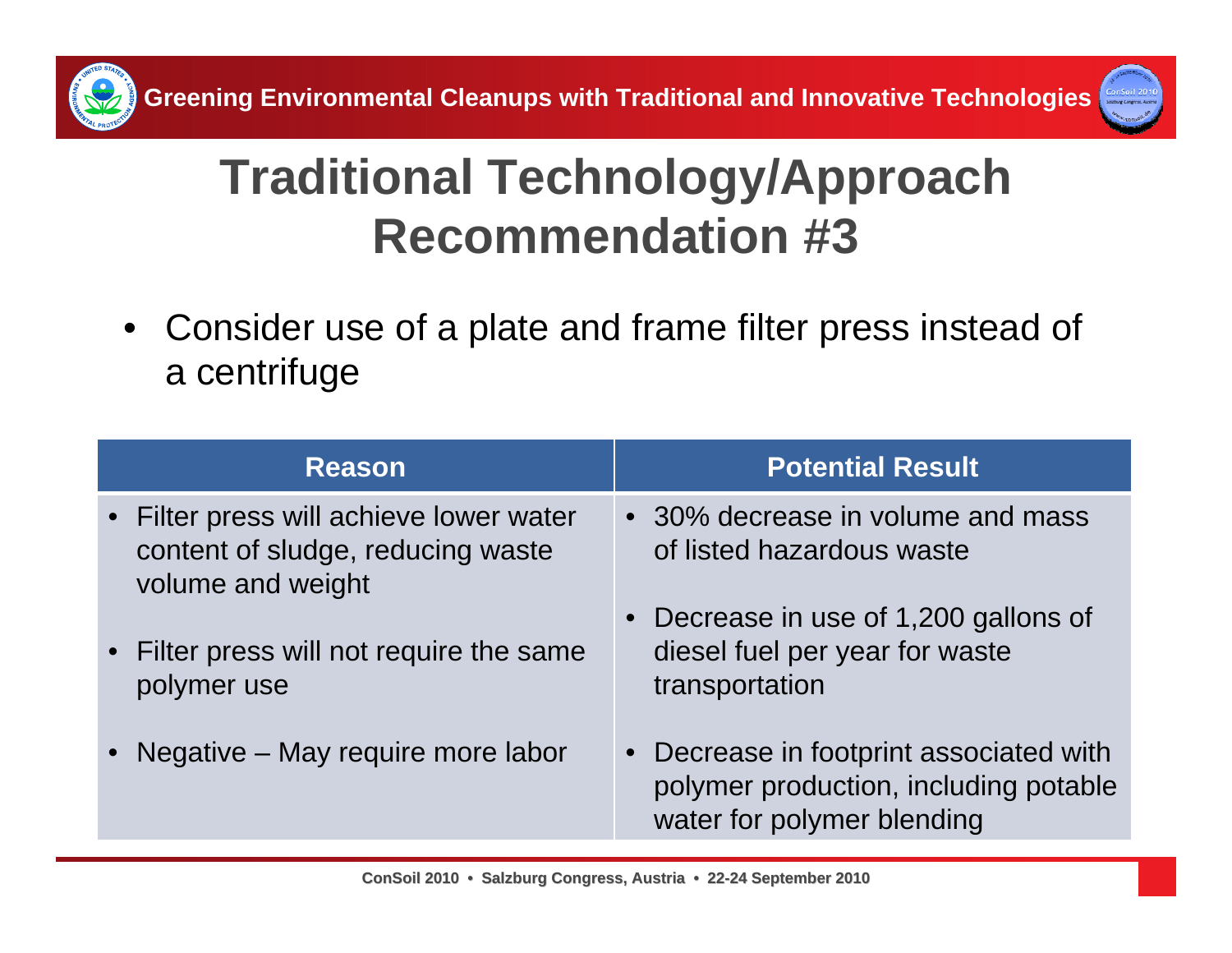



• Consider use of hydrated lime in place of sodium hydroxide for pH adjustment

| <b>Reason</b>                                                                      | <b>Potential Result</b>                                                                       |
|------------------------------------------------------------------------------------|-----------------------------------------------------------------------------------------------|
| • Hydrated lime is a cheaper and less<br>refined resource than sodium<br>hydroxide | • Approximately 40% or more<br>reduction in many production-related<br>footprints<br>• Energy |
| • Negative – use of lime requires more<br>labor than use of sodium hydroxide       | • Greenhouse gases<br>• Criteria pollutants<br>• Water<br>• Air toxics                        |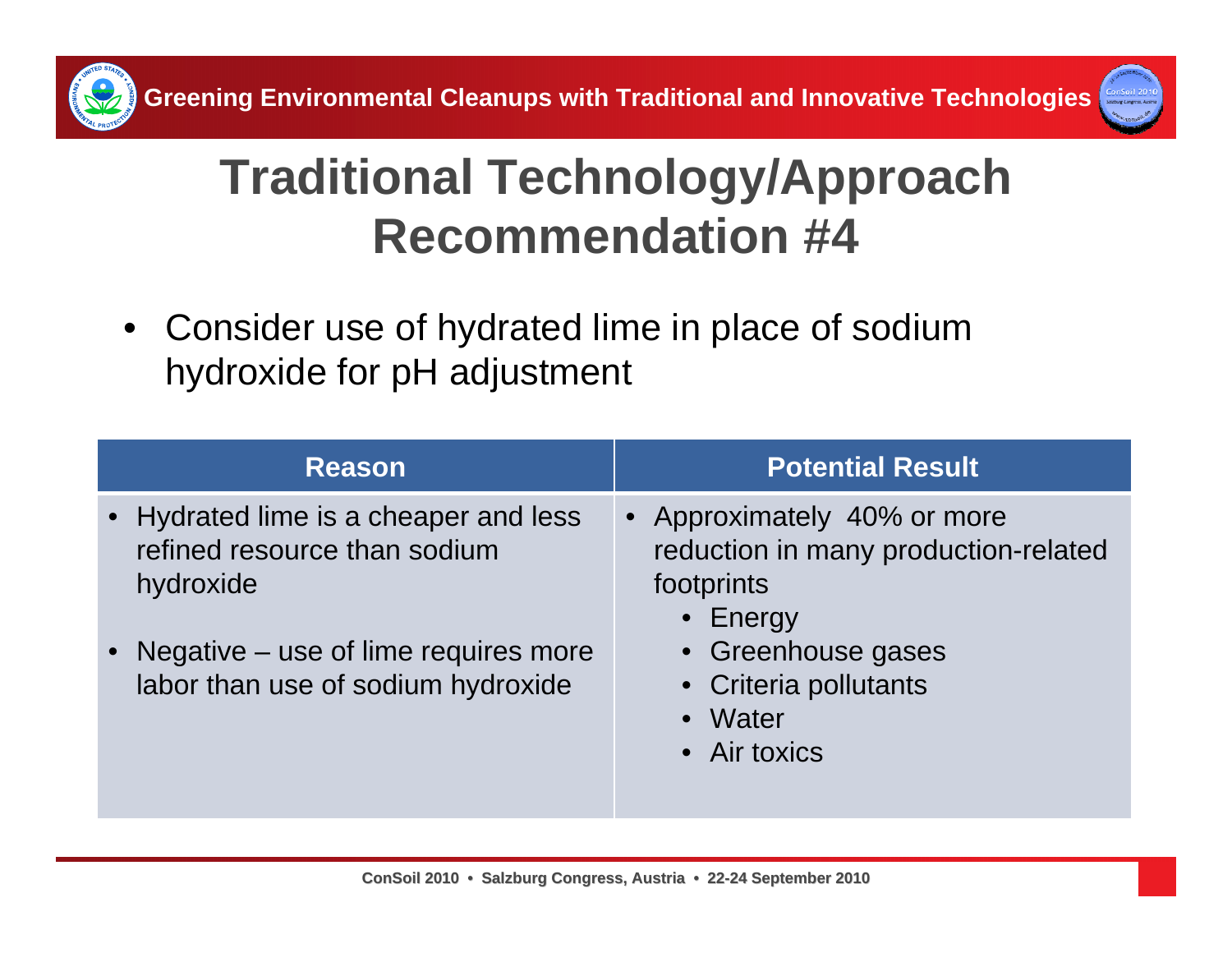



 $\bullet$ Consider "delisting" waste

| <b>Reason</b>                                                                                                    | <b>Potential Result</b>                                                                                   |
|------------------------------------------------------------------------------------------------------------------|-----------------------------------------------------------------------------------------------------------|
| • Waste does not have characteristics<br>of hazardous waste.                                                     | • Convert 100% of generated waste<br>from hazardous to non-hazardous                                      |
| • Transport distance is 10 time further<br>for hazardous waste disposal than for<br>non-hazardous waste disposal | • Reduce truck transport distances by<br>25,000 miles                                                     |
| • Hazardous waste disposal options<br>are a more limited resource                                                | • Consume non-hazardous waste<br>landfill space instead of more limited<br>hazardous waste landfill space |

**ConSoil 2010 • Salzburg Congress, Austria • 22-24 September 2010**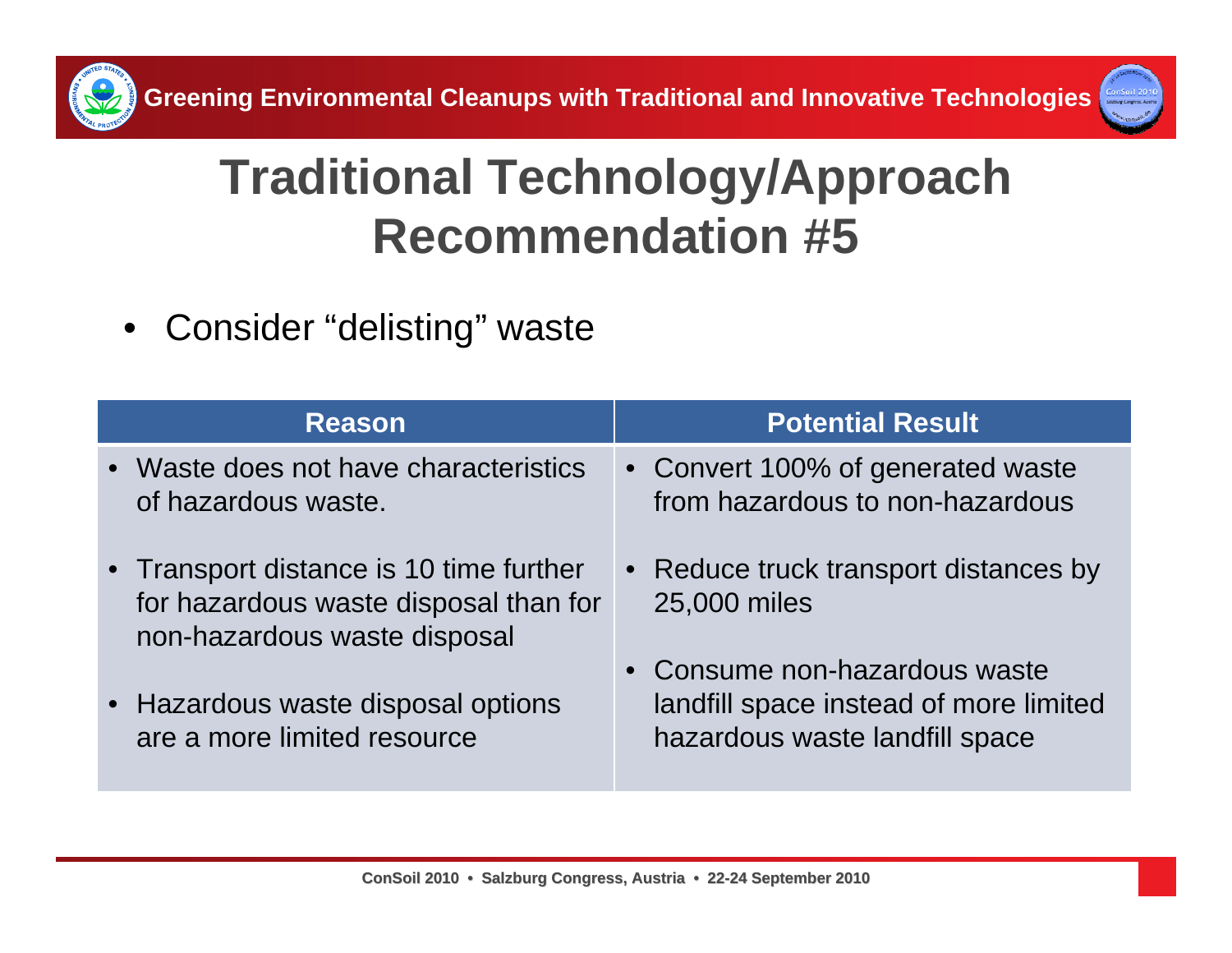



#### **Innovative Technology/Approach Recommendation #1**

• Consider combined heat and power for electricity, building heat, and enhanced solids dewatering

| <b>Reason</b>                                                                       | <b>Potential Result</b>                                                          |
|-------------------------------------------------------------------------------------|----------------------------------------------------------------------------------|
| • All site electricity is generated by<br>coal. Combined heat and power             | • Eliminate natural gas use for heating                                          |
| would use natural gas                                                               | Reduce waste transport and disposal<br>by as much as 50%                         |
| • Waste heat would be used<br>beneficially, increasing overall energy<br>efficiency | Displace electricity from coal with<br>$\bullet$<br>electricity from natural gas |
| • Reduce waste volume and mass                                                      | • Eliminate reduce transmission losses                                           |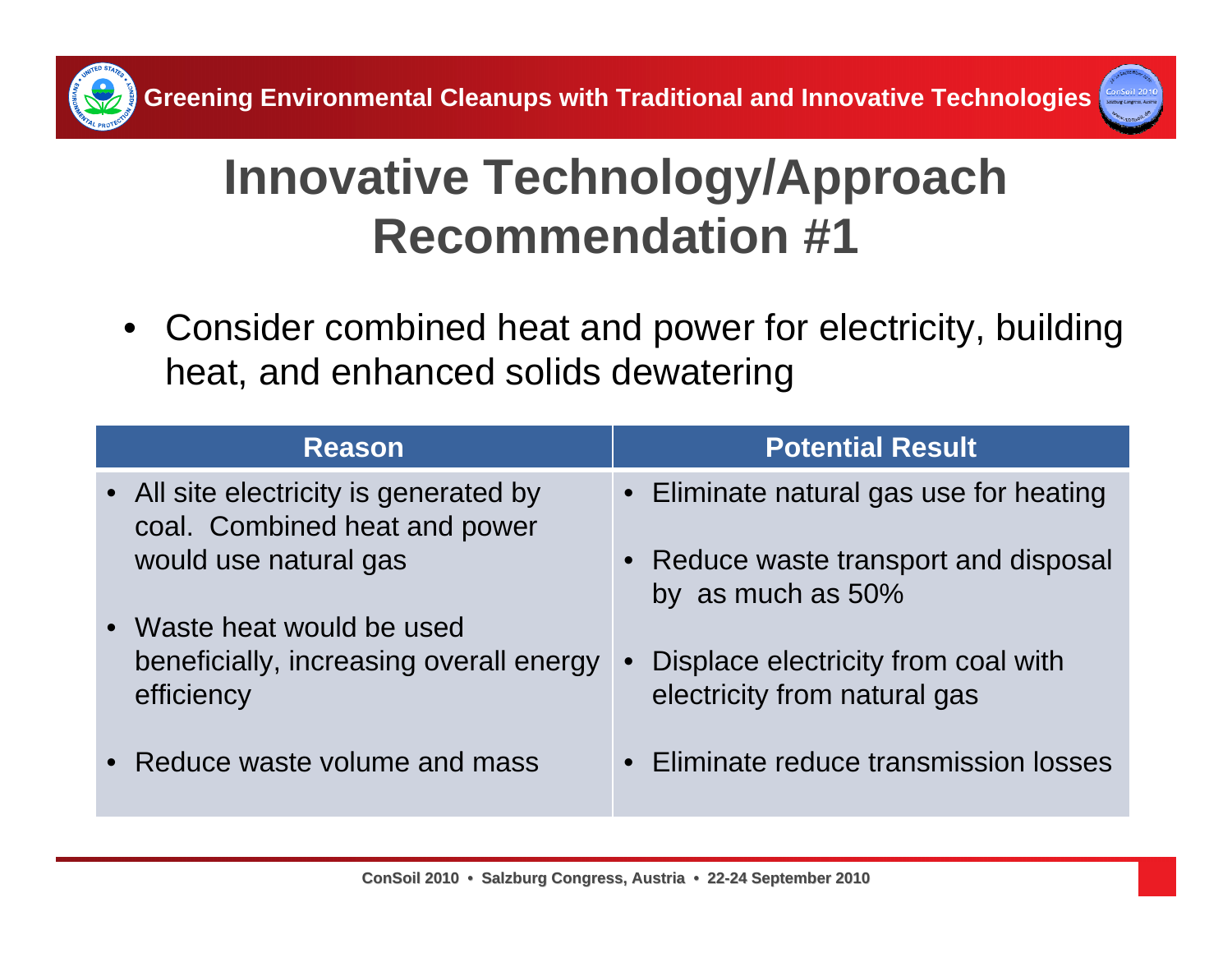



#### **Innovative Technology/Approach Recommendation #2**

 $\bullet$  Consider use of ferric hydroxide solids from acid mine drainage sites for iron addition and pH adjustment

| <b>Reason</b>                                                                                                             | <b>Potential Result</b>                                                                    |
|---------------------------------------------------------------------------------------------------------------------------|--------------------------------------------------------------------------------------------|
| • Currently add ferric chloride and<br>sodium hydroxide to provide Fe(OH) <sub>3</sub><br>to adsorb arsenic               | • Beneficially use waste product<br>• Reduce total waste sent to landfills                 |
| • Iron solids, $Fe(OH)_{3}$ , from acid mine<br>drainage is a waste \that could be<br>used beneficially prior to disposal | • Potentially reduce remedy energy<br>footprint by 10% just from reduced<br>chemical usage |
| • Use of iron solids could displace or<br>substantially reduce ferric chloride<br>and sodium hydroxide use                |                                                                                            |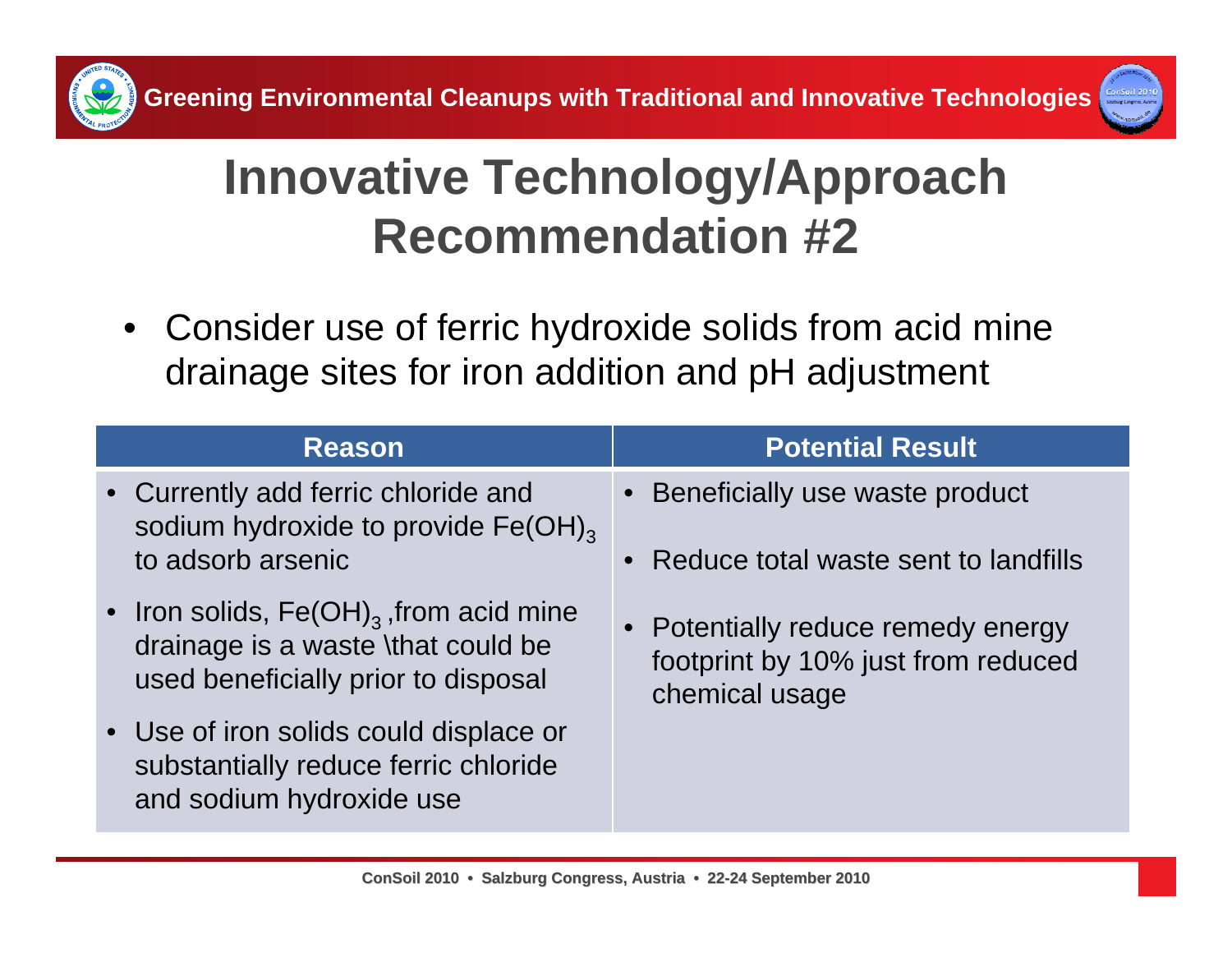



#### **Innovative Technology/Approach Recommendation #3**

• Consider in-situ stabilization of all or part of arsenic plume through oxidant and iron addition to aquifer

| <b>Reason</b>                                                                                                                                                                                                 | <b>Potential Result</b>                                                |
|---------------------------------------------------------------------------------------------------------------------------------------------------------------------------------------------------------------|------------------------------------------------------------------------|
| • Arsenic slowly desorbs from aquifer<br>material resulting in long remediation<br>time frame. Stabilization would work                                                                                       | • Substantially reduce remedy time<br>frame and/or scope of P&T system |
| with natural geochemistry                                                                                                                                                                                     | • Eliminate energy to extract/discharge<br>water                       |
| • Utilize naturally occurring iron for in-<br>situ stabilization (much of iron<br>precipitates in extraction system<br>piping and needs to be replaced by<br>chemical addition for above-ground<br>treatment) | • Eliminate above-ground waste<br>generation, transport, and disposal  |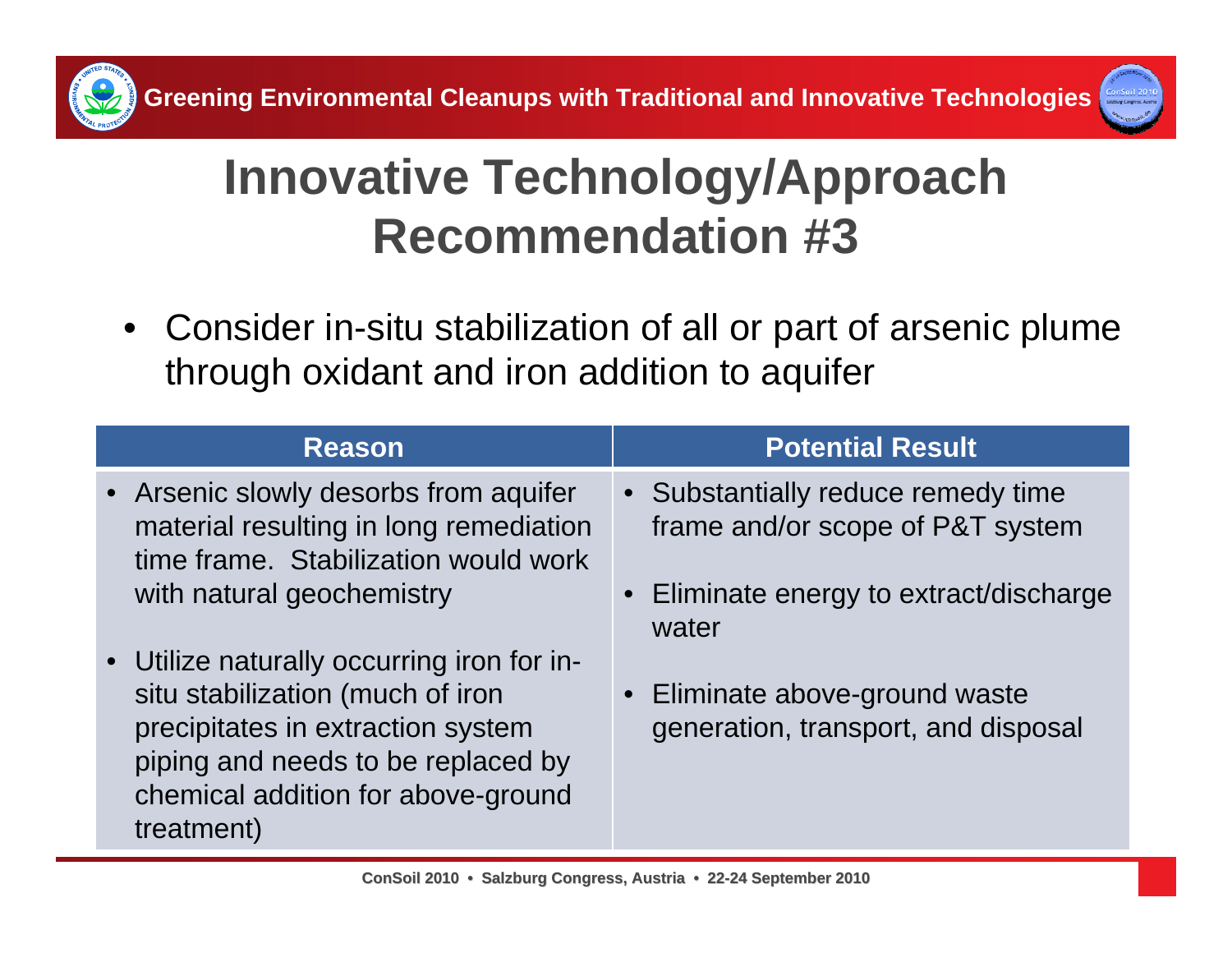



## **Potential Footprint Reductions**

| <b>Item</b>                              | <b>Potential % Reductions</b><br><b>Per Year</b> |
|------------------------------------------|--------------------------------------------------|
| Energy footprint                         | $\sim$ 50% to 65%                                |
| Greenhouse gas footprint                 | $\sim$ 50% to 65%                                |
| "Criteria pollutants" (NOx, SOx, and PM) | $\sim$ 50% to 60%                                |
| Hazardous air pollutants                 | $~10\%$                                          |
| Potable water                            | 50% to 75%                                       |
| Refined materials usage                  | $\sim 50\%$ to 85%                               |
| Non-hazardous waste generation           | Up to 100% increase                              |
| Hazardous waste generation               | 30% to 100%                                      |
| Land/ecosystem destroyed/disturbed       | <b>None</b>                                      |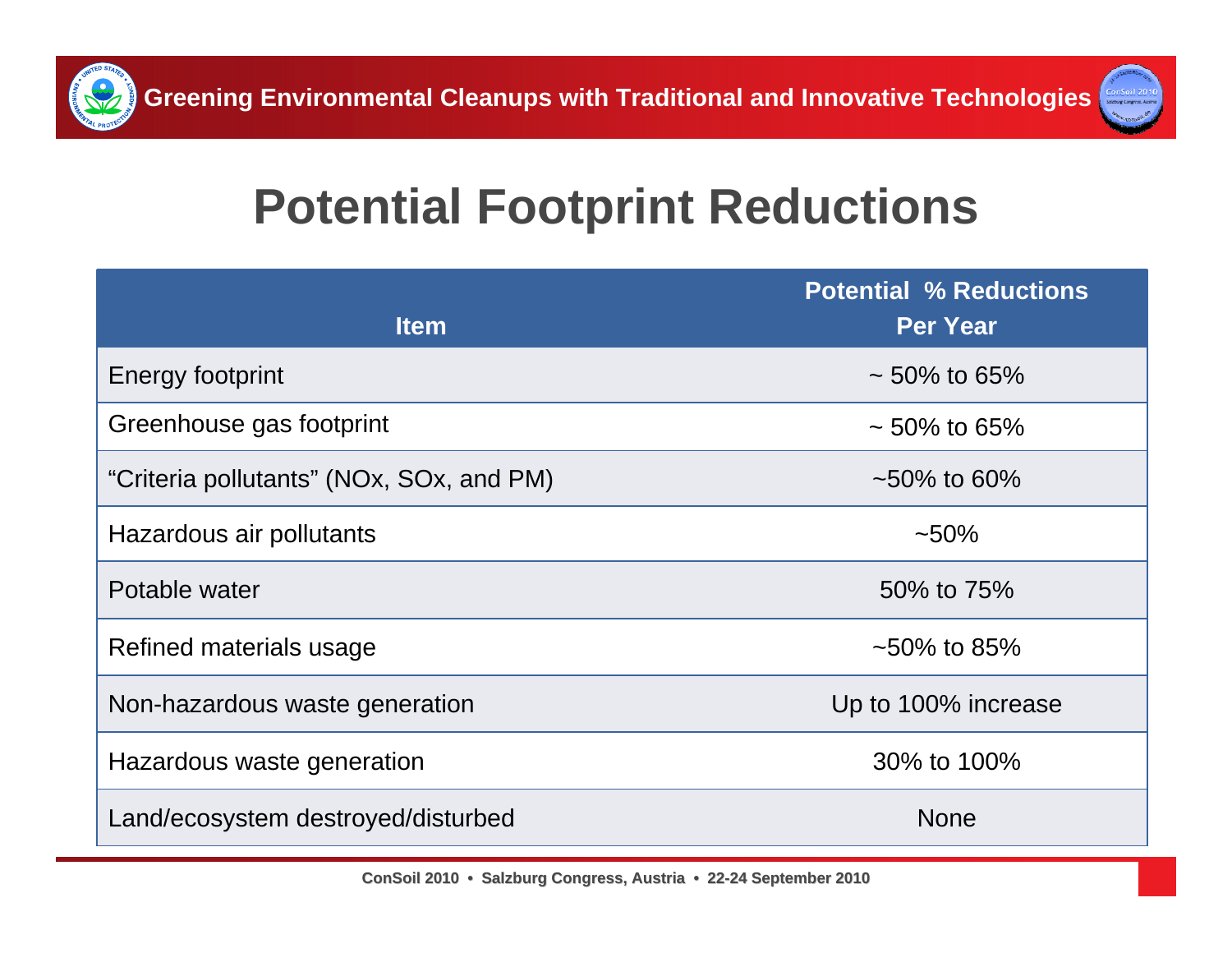

## **Observations and Conclusions**

- $\bullet$  Green remediation integrated well with optimization evaluation
- All of the green remediation considerations are also costeffective
- • Many of the green remediation considerations involve traditional technologies/approaches
- $\bullet$  Incorporating green remediation into optimization leads to innovative considerations that may not have been considered otherwise… For example,
	- Application of combined heat and power
	- Use of acid mine drainage waste to displace chemical additive